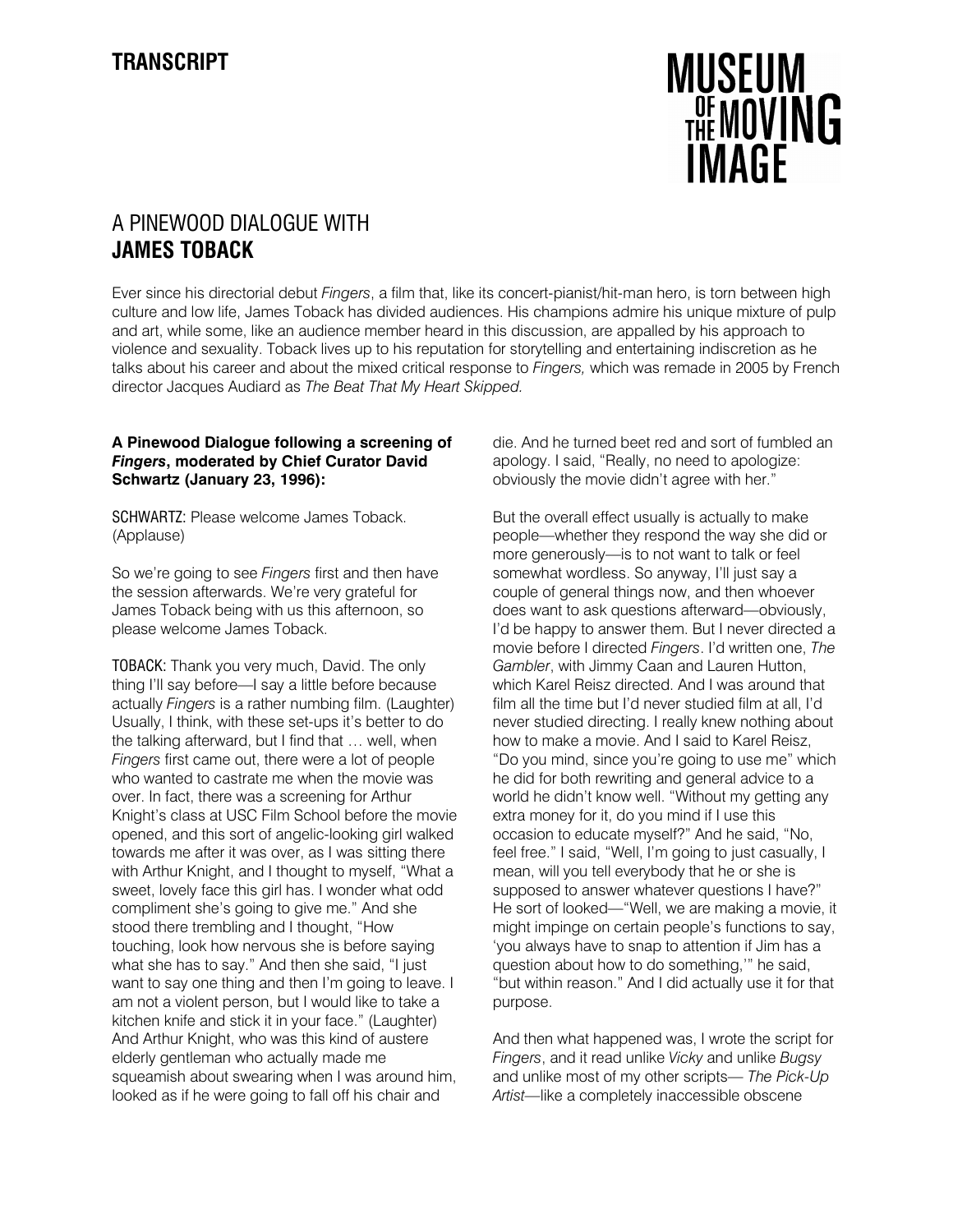semi-pornographic movie, to the point where everybody who read it first said, "Well, this is a kind of hardcore 'X,' right?" And I never thought of it that way and I knew that it wasn't really, but it read that way. There's quite a bit of dialogue which you see on the page. And I was getting absolutely nowhere in getting it financed. Very few people want to take a shot at a first-time director anyway, but with a script like that and with a cast which was totally uninteresting to anybody—Harvey Keitel at the time was not in demand at all as a leading man; Jim Brown had done some action films but this movie, forget it. He survived by driving a cab and working as a bartender. So it was not a cast that was going to draw anyone—and Danny Aiello no one had heard of at the time, so that wasn't going to help. And on the other hand it was sort of, "Well, this is what I want to do and to hang with it."

Then one day I saw George Barrie who ran Fabergé with [Frances] Davis, Miles Davis' ex-wife, thought that he looked like a rather unconventional perfume guy, and, to make a long story short, got him to finance the movie nobody else would have. And everybody at Fabergé tried to keep him from doing it. You'll see when you see the movie: it's not a movie that looks to be the film financed by a perfume company. And then when it was done, it met with tremendous adversity. There were a few people who really hooked into it and sort of were crusaders for it, and then once it got to Europe, Truffaut and Fassbinder, in particular, and Daniel Schmidt and some other directors really got behind it and did a great deal for it.

But when it first opened here, Vincent Canby and Janet Maslin, as an [entity], really tried to kill the movie. I mean, it was a kind of conscious effort to see that the movie closed and vanished. And then there were quite a few people that sort of took their cue from them. So it had a very, very rough beginning, and it sort of has taken about ten or fifteen years for it to get out there around the world and it's now doing that. But anyway, it's still going to be a sort of rugged movie to talk about after. This is all I'll say for now. Those of you who wish to remain and not try to get me with a kitchen knife I'll talk with. (Applause) (Screening begins)

SCHWARTZ: (Screening ends) This film was very controversial, as we talked about, at the time that it came out. It's both in terms of the violence and

TRANSCRIPT: A PINEWOOD DIALOGUE WITH JAMES TOBACK PAGE 2

sexual transgressiveness—it's provocative, but there were certainly more violent films out around that time. So was it some of the sexually transgressive scenes that caused the most controversy?

TOBACK: I think that it was a combination of things. One: by any conventional way of looking at it, [it has] no redeeming social value. It wasn't that it presented what it presented in any context of conventional hopefulness or decency…I mean Taxi Driver, for instance, was a kind of morality tale and had a very happy ending which was tacked on after originally having been written in a very cold and dark way. This didn't, and also I think a number of people—there were a couple of what I called "walkout" scenes, exit scenes. One of them is the scene with Jim Brown—at the moment that he bangs the two girls' heads together a lot of people…Richard Jordan, who is now dead, a very good actor, and his then wife or girlfriend Blair Brown, also a good actress, were sitting next to each other. They both later became friends of mine. I didn't know it at the time, but they were sitting at Cinema 2, and when that happened, Richard Jordan howled with laughter—he found it funny, which not many people did; there were others occasionally. Blair Brown punched him and said, "If you find that funny, I don't want to be with you," and walked out of the theater, and then told him she thought the whole movie was disgusting because of that. Anyway, I saw her at an airport not long after that. I had met Jordan by then and he told me the story, and I went up to her and I said, "I just want to introduce myself to you because you're one of my biggest admirers." And she said, "Who are you?" I said, "Jim Toback." Well, she blushed…anyway, we became friends. But my point is that that scene a lot of people took to be an expression, in some way, my way of looking at the world, or that there was sense of approval. And that had to with...there was an awareness, at the time it was written, that I had lived with Jim Brown for two years and was very friendly with him. And he had been arrested for doing that six times—for that very thing. In fact, that's what gave me the idea to do it.

Because it kind of haunted me and I think that, you know, John Simon went on television and said that I was encouraging people to do this by approving it…and often people confuse the—it's this idea that if something's on screen, you are advocating it.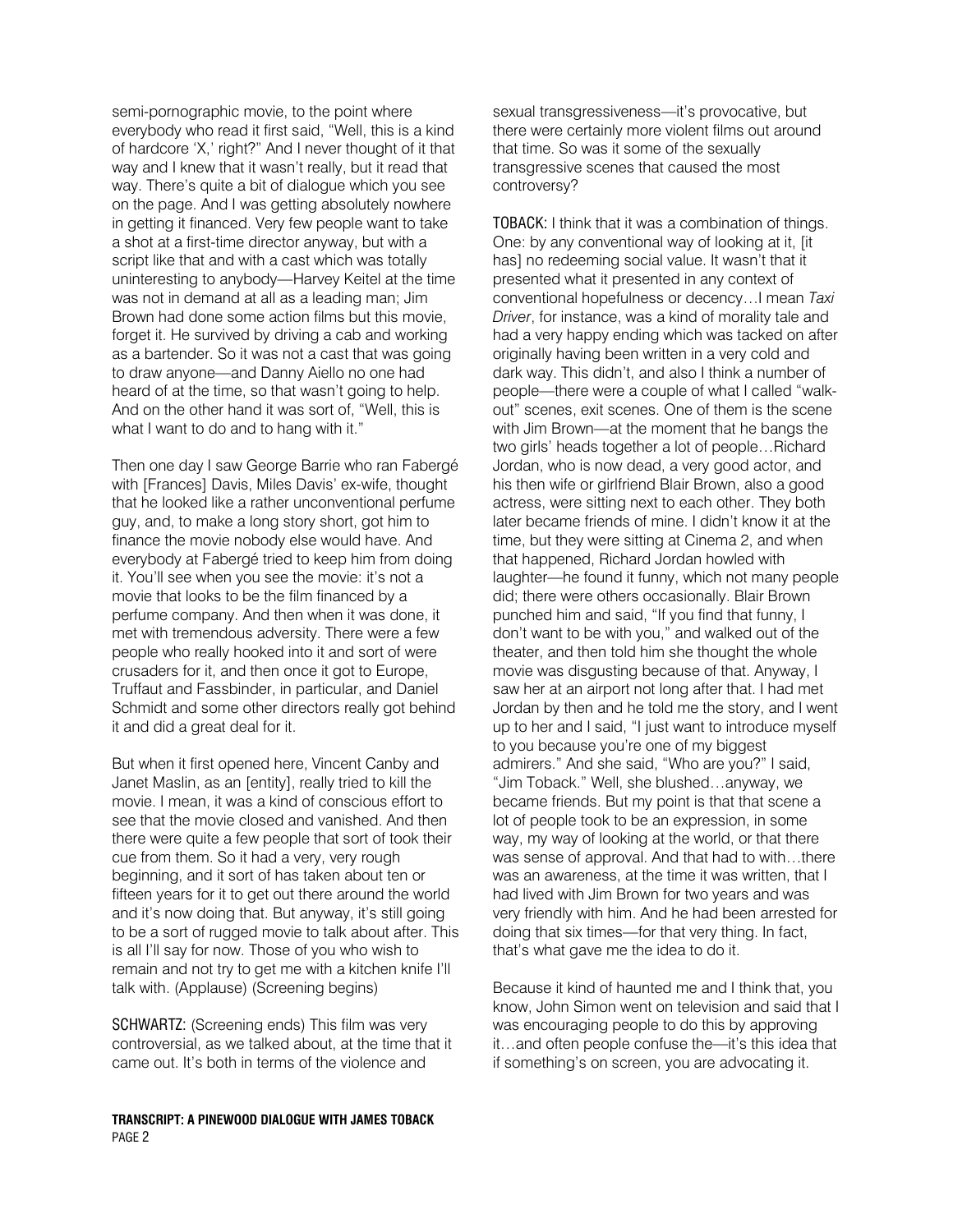And the whole idea of presenting a character you can root for, or sympathize with, at least—but even now that phrase is everywhere in moviemaking: who are we supposed to root for, who are we supposed to identify with? So I think for a lot of those reasons this movie—and also it's perceptual when something comes out; a movie of this kind needs big support from a lot of places to have a shot, and this movie got very little support and a huge amount of rage.

I mean, about six or seven years ago somebody sent me all the stuff that'd been written about Fingers. He's a Fingers fanatic from the Philippines. And he had sent me a letter saying that he knew the movie by heart and also just wanted to introduce himself, and that he'd saved everything that had been written about it. I didn't have anything that had been written about it, so I wrote him back and I said, "If you want to Xerox everything you have of this, I'd like to see it. I'm curious because I remember it being quite vicious, but I'd like to get it." He sent me this huge dossier from around the world—I mean, the Australian reviews and the Dutch reviews translated—it was everything. And I looked at some of the stuff in New York and it was mind-boggling, and it pretty much killed it. You can't open a movie in Cinema 2 and have The New York Times write three long articles about what a violent, despicable movie this is and how you should die before you see it, and then New York magazine and just about everybody in the sort of New York—in that the very people that you needed, and The Village Voice, the very people that I was interested to see because they said here this, you know, like, "James Toback brings this cult classic to the thing."

The Voice fucking tried to run it off the planet. By the way, Vincent Canby—I got to just tell you one funny thing about it, is Vincent Canby really was just—it was like 30 paragraphs of venom on this movie that opened at 1 theater, 200-seat theater. And three years later, I came out with a movie called Love and Money, and his whole review was bemoaning that I'd lost the intensity I had in Fingers (Laughter) in Love and Money.

SCHWARTZ: In your script for Vicky, which was I guess written before this, you have Vicky saying and this is set in the nineteenth century—"You're

TRANSCRIPT: A PINEWOOD DIALOGUE WITH JAMES TOBACK PAGE 3

really nothing until you've been attacked by The New York Times."

TOBACK: Right, yeah.

SCHWARTZ: Were you surprised at the Times's reaction?

TOBACK: I wasn't, because they had done the same thing to me about The Gambler with Jimmy Caan and Lauren Hutton. What happened was, Penelope Gilliatt, who was living with Vincent Canby and was a screenwriter herself and a film critic for The New Yorker and a kind of very sort of sad, pathetic drunk, (Laughter) had one night slobbered all over herself at Elaine's at a table in a really embarrassing way, and she was constantly sort of interrupting. And I was trying to talk to a friend of mine…

AUDIENCE MEMBER: But are you going to have any questions from the audience?!

TOBACK: I hope so, yes.

ANOTHER AUDIENCE MEMBER: Shut up!

[Heated discussion ensues in audience]

SCHWARTZ: Please… there will be time… please. We always have questions from the audience and we've only had two questions so far.

[Audience member continues shouting]

ANOTHER AUDIENCE MEMBER: Shut up!

SCHWARTZ: Please, you'll have your time.

TOBACK: This is like my original screening of Fingers. (Laughter and applause) So what happened was, I heard from that that Canby had it in for me. And I told Karel that because I was unpleasant with Penelope that night, and Karel Reisz said, "Don't worry about it; she's a friend of mine from England and she's very kind to all my movies, and I after all directed this movie, so I'm sure she'll be very kind." He not only eviscerated the movie, he went after me… So there are these vendettas that go on. They're very petty and they're very intense and they can be very long-term, they can be very destructive.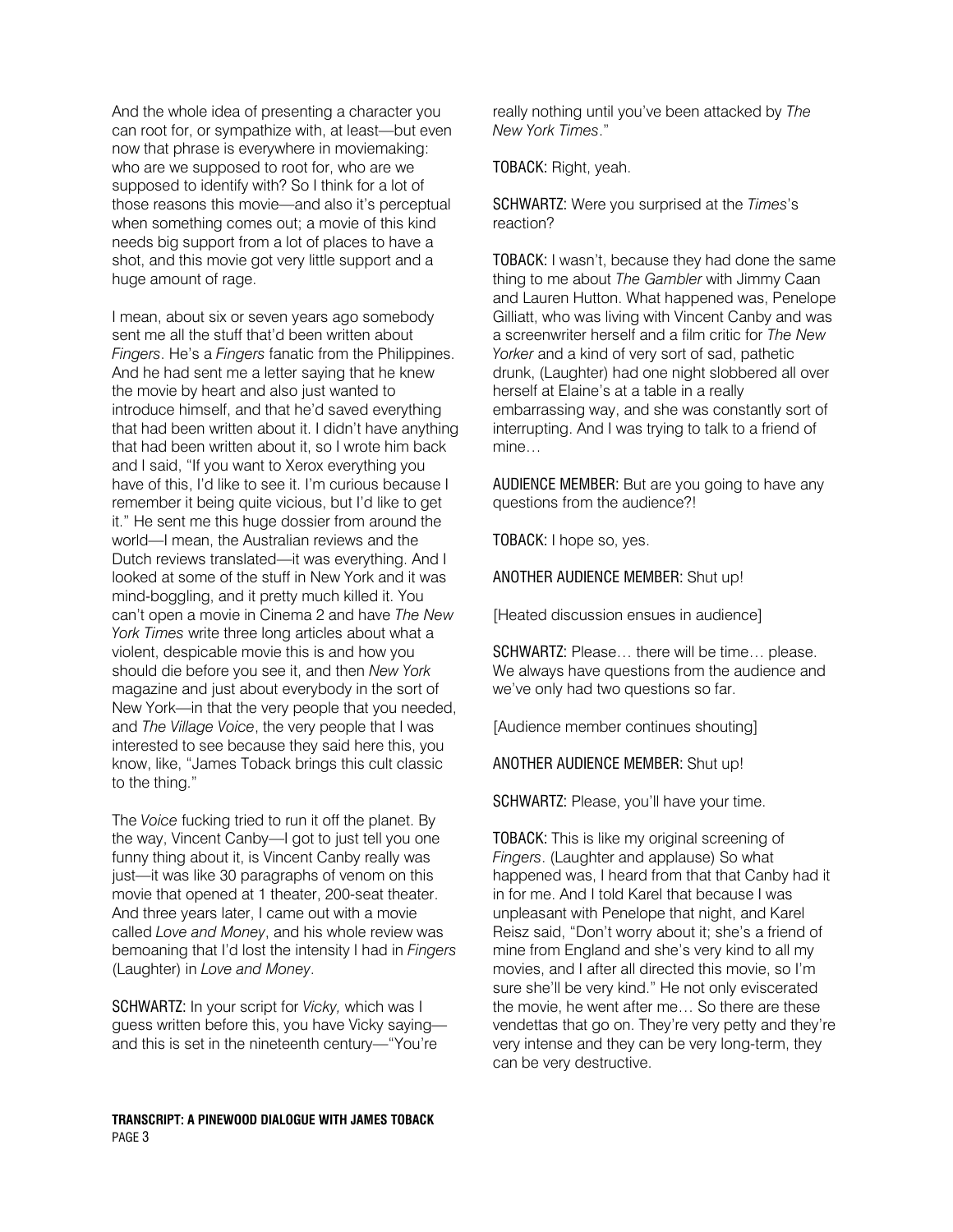And particularly if you're making movies, people always say, "Oh, it doesn't matter, movies succeed. Reviews don't matter." They don't matter too much if the movie is Eraser, a movie that everybody sort of knows in advance is going to be bad because the word is out, but it doesn't matter. If you're going to spend thirty million dollars, it's going to get out. But if you take a small movie and you get nasty angry reviews, forget it. Canby killed one of Antonioni's last films. It was supposed to open and Dan Talbot [founder of New Yorker Films] cancelled the whole opening—it never opened in New York because it was an early response and just said, "I can't show it if I don't have a good review from The New York Times. I'm not going to book it."

SCHWARTZ: This was independently produced. What was the distribution of Fingers like? How many screens was it on?

TOBACK: That was another problem. It was distributed by Brut, which was a perfume company, and they had never distributed anything before. And they had to deal with Fox, which had just run out, and so George Barrie said, "I know how to distribute. I'll distribute the movie." So it opened in, I think, 200 theaters, and it played for about 2 or 3 weeks in most of them.

In fact, Roger Ebert, who did love the movie and was very good about it from the beginning, told me that in Chicago it was the second film on a doublebill with a movie called Drum with Ken Norton. The thing with Drum—it was, "Mandingo lit the fuse. Drum is the explosion." And on the marquee it said, "Ken Norton is Drum. Jim Brown is Fingers." So that's how it opened in Chicago.

SCHWARTZ: Harvey Keitel. Can you talk about getting him to do the role and how he felt about seeing the script—his reaction to the script?

TOBACK: That was sort of a funny thing. I had been very friendly with Bob De Niro, who had wanted to play The Gambler, and then Karel Reisz decided to use Jimmy Caan instead, which turned out okay. But I had been upset and Bob was very upset, and I think sort of held it against me because I went to him first about doing Fingers, and he kind of delayed and delayed and delayed and delayed. He and Harvey were best friends, and I had never met

TRANSCRIPT: A PINEWOOD DIALOGUE WITH JAMES TOBACK PAGE 4

Harvey but I liked him a lot in Mean Streets, and I finally said to Bob, "This is, this is silly. If you don't want to jump in, I really actually want to go to Harvey, because I think he'd be very good, too." He said, "Well, give me another week," and I said okay, and then in another week he said, "Just give me another week." And I said, "No. I'm going to go to Harvey."

And paradoxically this was in the Polo Lounge of the Beverly Hills Hotel—we had this conversation. That day, later, there was Harvey Keitel sitting with Jack Clayton, whom I knew through Karel Reisz—a British director. And I said to Jack afterward, "Can you introduce me to Harvey?" And he said, "Sure." And Harvey had gone out of the room and then came back, and I said to Harvey, "Listen, I was just going to try to find out where to reach you, because I want to offer you a part in this movie that I'm doing." And I said, "I'm up in Room 207. Why don't you come up there when you're done with talking to Jack?" So he did, and I said to him…we talked, we were sort of friendly for five or ten minutes, and then I said, "Listen, this is the movie of your life, and it's going to change your life, and I want you to commit right now to doing it." And he said, "Well, do you mind if I read the script first?" And I said, "Actually, I do. I think that part of the way that it should be done is that you should commit to doing it before you read the script just out of the awareness that we have some connection together." He said, "I think I'd really prefer to read the script first." (Laughter) So we argued about that for about ten minutes, and then he said, "Okay, why don't we say this: I'll commit to doing it, but I also want to read it, and I'll speak to you tomorrow after I read it." So I said, "Okay," and gave him the script. And then the next day we pretty much agreed to do it. It happened rather fast. What didn't happen fast was the financing, because I said there was no way of getting it, and early or easy.

The only odd way I could've gotten it—and I resisted the temptation—was: Ricky Nelson, who actually was a very bright and nice and crazy guy, of Ozzie and Harriet fame, or rock 'n'roll fame, came up to the room one day and said—his agent had given him a script, and he said, "I just want you to know, I am Jimmy Angelelli." So I said, "Really?" He said, "Yes." And I said, "Well, I always had a mad crush on you when I was a kid watching you on Ozzie and Harriet, and I like your singing, but I don't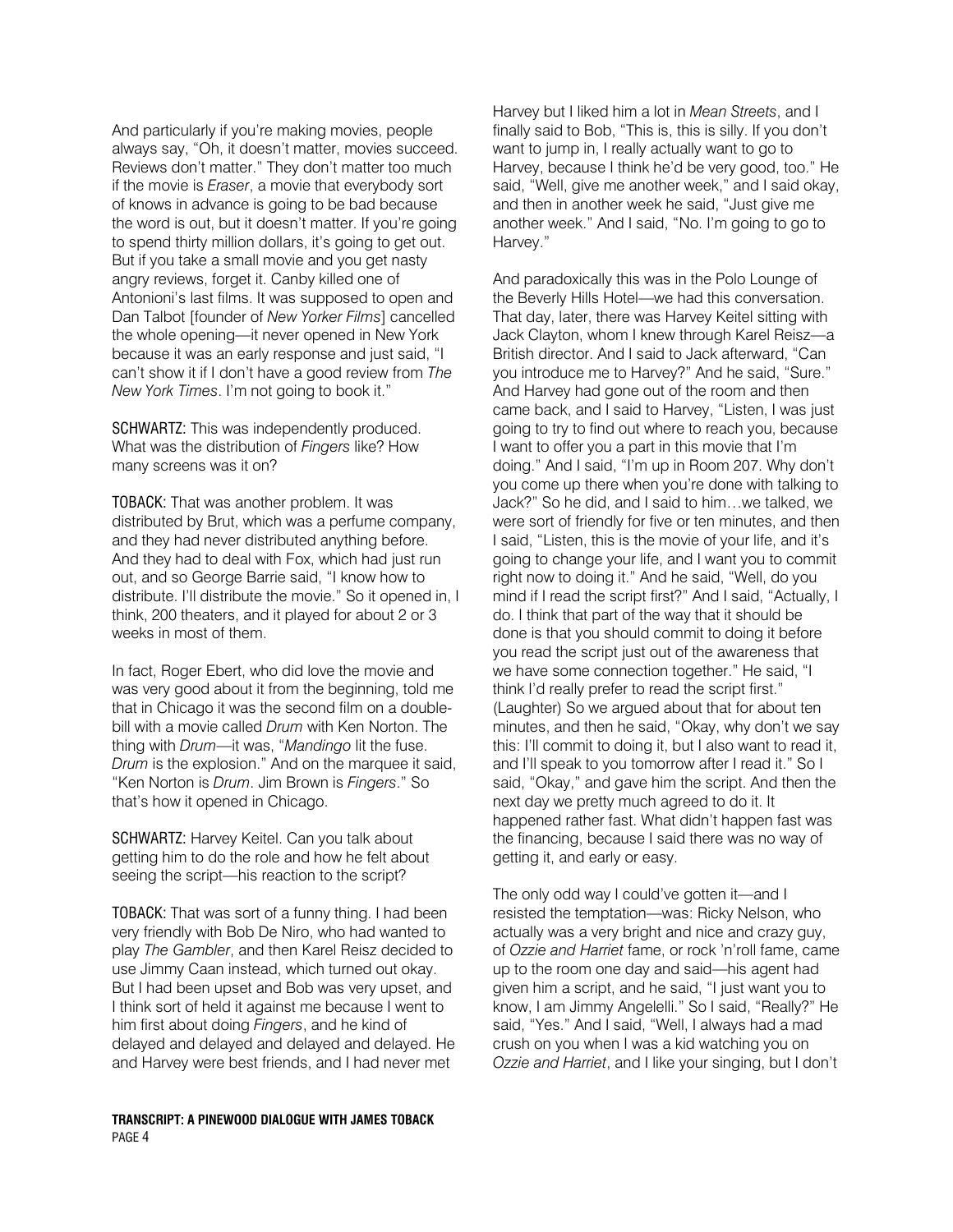think this is really for you. I want to use this guy Harvey Keitel." He said, "Well, I can get this movie financed. So if you can't get the money with Harvey Keitel, then get it with me." And I actually, when things looked bleak, occasionally I would think about it, but then we finally got it.

AUDIENCE MEMBER: I saw the film when it first opened in 1978 and I was really impressed by it. And one of the things that I really liked about it was that lust is in the air throughout the entire film. The scene with the man looking at him in the bar and the scene with the little girl looking at him near the pier—and I just really like that, and I would like you to talk a little bit more about that.

TOBACK: Well, that's extremely…you're right in my unconscious, and actually in earlier drafts of the script, because in the first several drafts of the script, really right up until the end—and Harvey objected to my taking it out—there was a very violent homosexual scene in the movie. Because the whole movie, it seems to me, is about a guy who has not figured out whether he is a dick or an asshole.

That is to say, he does not know which end is which. And his father is looming over him as this sort of colossal dick that he hasn't been able to escape from, which is the irony of the father saying to him, "What are you trying to do, stick your prick up my ass?" when that's what he's been doing to his son his whole life. But what happened was that scene in the bar involved a lot of look exchanges and afterward Harvey's character went up and was drawn in and went up to an apartment with three of the guys. And it became—I don't want to say pleasantly sexual; I'd say agreeably sexual. And then all of a sudden Harvey flipped and became very violent. This was in an earlier draft, and the scene became very brutal. And it was Harvey's favorite scene in the movie, and I can't honestly remember why I felt it would derail the movie, but at the last minute I took it out. And Harvey really was angry; he felt it was a scene that was needed and up until a couple of years ago used to say to me, "We shoulda done that scene, we shoulda had that scene in."

The other one that you talked about came out of nowhere. It wasn't written in—that little girl was not written in, but I always felt the scene needed

## TRANSCRIPT: A PINEWOOD DIALOGUE WITH JAMES TOBACK PAGE 5

something that it didn't have. The night before we were going to shoot it, I was in a McDonald's at eleven o'clock at night on Third Avenue in the eighties, and I see this beautiful little seven-year-old girl. And all of a sudden it hit me: "She ought to be in that scene tomorrow." So I went up to her and I said, "May I speak to your mother, because I want to talk to you about being in a movie tomorrow that I'm shooting?" And she said, "Is Joe Namath in it?" And I said, "No, but Ed Marinaro's in it," who was playing for the Jets at the time. She said, "I don't like Ed Marinaro as much as Joe Namath." I said, "Well, I can't help that," but I said, "I would love to talk—where is your mother?" So she said, "I don't know." I said, "Well, whom are you with here?" She said, "I'm here alone." And I said, "How old are you?" And she said, "Seven." And I said, "Well," I said, "Do you usually come to the McDonald's at eleven o'clock at night?" She said, "Yeah."

So we took a walk together and I told her about the movie. Eventually, we were going to go back to her apartment, which she has a key to, and her mother was going to be there eventually, she said. (Laughter) We ended up going into Central Park. It was in summer—no, it was in winter, actually, but we went into Central Park and there was a kind of intimate series of things going on in the bushes. And I sort of steered her away and she said, "Look at those people." Anyway, we ended up going up to this apartment that she had in Sutton Place, and around four in the morning her mother staggered in. She had had a late date, and here she sees this strange man sitting with her seven-year-old daughter, and I said, "Listen, I know it's odd for me to be here, but, you know what…" She said, "Really, you want to use her in the movie?" She said, "Is there a part for me, too?"

So anyway, that's how it happened, and then a year later I saw her on David Susskind. David Susskind is talking to the different kids about how they got their start, so he says to Tina, "And how did you get your start?" She said, "Well, I was sitting in McDonalds at eleven o'clock at night, and this director James Toback came up to me and said, 'Come here, I want to talk to you.'" By the time she had finished this story and said, "I want to use you in a movie," I sounded like somebody that you would want incarcerated before the show is over. And David Susskind pumped that up, he kept saying, "Now, say this again, he came up to you at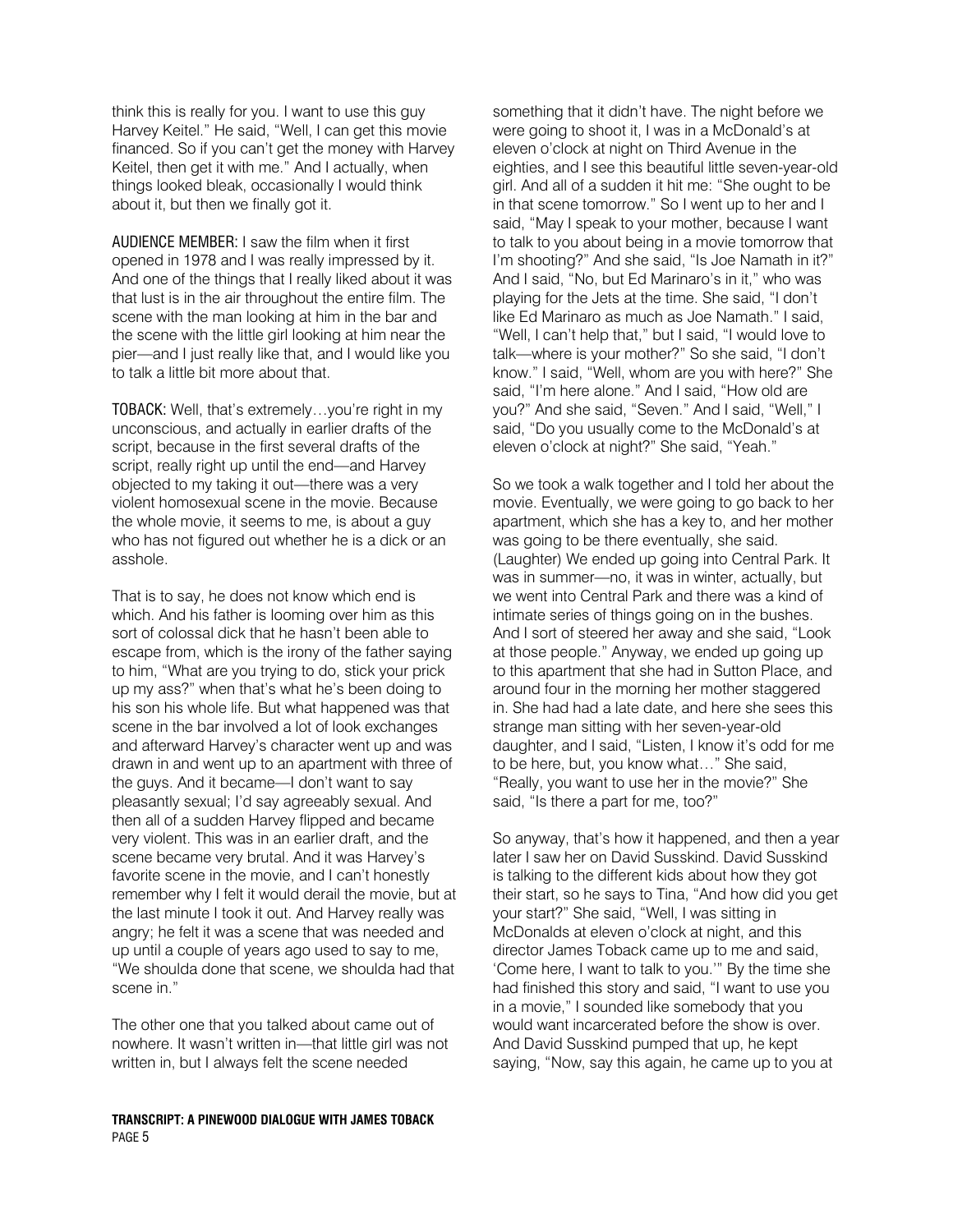eleven o'clock at night and he walked you into Central Park?" (Laughter) Anyway, I don't know what's happened to her but she was very precocious.

SCHWARZ: (Repeats audience question) ho were the champions in the United States, the critics who supported the film when it came out?

TOBACK: Roger Ebert, Gene Siskel. Pauline Kael I wouldn't call a champion, but she sort of called attention to it. David Thomson, by far the most important and the best, who, by the way, if you don't know his work, is the best writer about film, I think, by far in the last thirty years in the world, and has a book out called The Biographical Dictionary of Film, which is the best one-volume book about movies, and a terrific book about Orson Welles that just came out called Rosebud. In any event, David Thomson wrote at the time for an alternative paper in Boston called The Real Paper, which is now defunct, but he wrote a lengthy and really brilliant essay on Fingers. And I would say that that's pretty much the nucleus of it. Charles Champlin in The Los Angeles Times actually wrote an extremely intelligent and passionate piece about it, but hedged and said a lot of people will find this movie outrageous and disgusting. But those were the nucleus.

And there were about fifty people who were just furious, and John Simon actually wrote and implied that I was fucking Pauline Kael—that's why she wrote what she did about the movie—and then said it at UCLA at a big gathering they had. And they asked me about it on a TV interview after that and I said, "I have fucked Pauline Kael the same number of times I've fucked John Simon." (Laughter)

AUDIENCE MEMBER: Secondly, can you just say anything about any influences on the film or on any of your other films?

TOBACK: You mean who influenced me?

AUDIENCE MEMBER: Yeah.

TOBACK: I am too megalomaniacal to admit to myself that I'm influenced by anybody. I'm sure I am, but I hate—a lot of people consciously borrow all the time. I would not ever do that. I can't imagine that Orson Welles's love for wide-angle lenses did

TRANSCRIPT: A PINEWOOD DIALOGUE WITH JAMES TOBACK PAGE 6

not influence me, because the first thing I ever noticed stylistically about movies was the wideangle lenses in Orson Welles's movies, And I read André Bazin about that and I heard Welles talk about wide-angle lenses, and it struck me that there was a whole philosophical justification that one could make for using wide-angle lenses, and that it was in harmony with what I wanted to do cinematically, anyway. So I'm sure that that, and in particular Touch of Evil, definitely had an influence.

But most of my movies, and certainly Fingers, are coming very much from raw, personal experience. I studied the piano, I know the gambling world inside out, I lived with Jim Brown for two years in his house. And I usually develop some kind of personal rapport or connection with the actors that I'm dealing with, so that I'm not only having them play a role, I'm using things about them that I know in the movie that—as I said in case of Jim, it was rather egregious, because he had been arrested six times for exactly this one act, and I was a bit squeamish about suggesting that he do it in the movie, but he went with it, even though I think he knew it would certainly not help his career or image at all.

AUDIENCE MEMBER: Doesn't this movie promote violence—that people see movies like this and pick it up and then follow the example, and crime goes up from movies like this? There's now an organization that's called Fairness and Accuracy in Media that's promoting a different outlook on television and the others...

TOBACK: Well, unfortunately, or fortunately, not enough people saw Fingers for it to influence anybody but… (Laughter)

AUDIENCE MEMBER: It comes to filth, its lowest degree! I'm going! I can't stand you! Go to hell!

TOBACK: It's nice to see that the movie can still elicit some of what it did when it originally came out. Except that that used to be the majority response to the movie.

I was up in Harvard with the movie and got the best response I'd had. And the next night, I was in Dartmouth and David Thomson, in fact, who I'd just mentioned, was the head of the film department then, and he did put it on a bit thick. You could tell the audience didn't like it, since they hissed wildly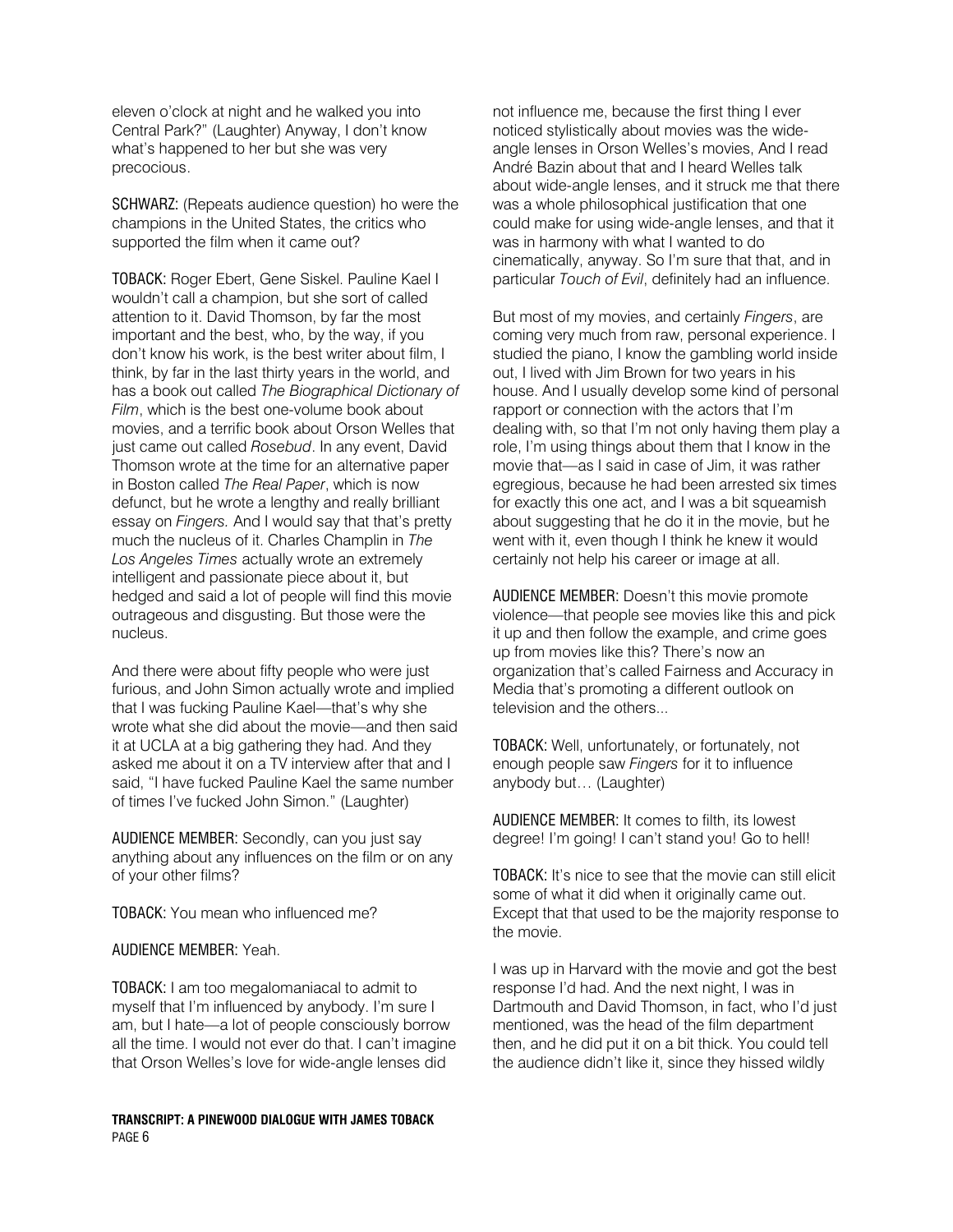when the movie ended. Then he said that anyone who didn't understand that this was a great movie really didn't know anything about film, and that twenty years from now everybody there would realize this was a great movie, and here he is— James Toback. So if it wasn't bad enough—it's not only did you not like the movie, you're assholes for not liking the movie.

And then I came out and I actually thought I was in physical danger, because the questions were uniformly starting with phrases like, "Where do you come off with, and who do you…?" It was a really and I was supposed to stay overnight in this little motel in Dartmouth that had no security, and I said forget it. And I rented a car and drove around all night just to get out of Hanover.

There are obviously cases where people see things on the screen and then they decide to do them, and to do them in exactly the way they were done on screen. I don't think that in the long run you can make a case, one can make a case, for the censorship that that would entail. Because it finally comes down to censorship, because unless you make things illegal, they're going to happen cinematically. And I think that's just part of all free speech in the same way that when one talks publicly and says certain things, it's incendiary.

I mean, for instance, I happen to know Louis Farrakhan very well. I knew him when he was around Jim Brown's house; he was one of Jim's best friends. But suppose Farrakhan says something about Jews, and then the next day some guy who believes in him and follows him sees some Jew on television and doesn't like them, and goes to the studio and stabs him on the street afterward. Now are you going to say that Farrakhan is not allowed to say even things that might be interpreted as totally bigoted on television? Once you let the gates open, I think it's all over. You have lost all free speech, and if movies affect people and they cause them to fuck a dog, then they cause them to fuck a dog. If they cause them to kill, they cause them to kill. I don't believe that's usually true, but I don't take the position that that's never true. Oliver Stone always says, "Violence existed long before movies did." That's true, but that's also evasive of the issue. There are cases where people see a movie and decide that they're going to do what is done on

TRANSCRIPT: A PINEWOOD DIALOGUE WITH JAMES TOBACK PAGE 7

the screen, whether it's of a violent or sexual nature—and it probably is more often violent or sexual than it is anything else, as those are the things that have the greatest impact. But I think it's…ultimately, you can make no case in any kind of freedom-of-speech-oriented society for saying, you can't use that, you have a responsibility not to put that kind of stuff in movies. And I think Dole and Clinton together are pandering, repressive, censorloving—and [Senator] Paul Simon, too. I think the whole political establishment in this regard is cowardly and intellectually unserious in the way they deal with the issue. (Scattered applause)

AUDIENCE MEMBER: What do you think has happened to the climate? One of the things that David Thomson said while praising the movie Fingers was that it was going to be hard for you to continue to make movies like this. And just your experience—certainly you had a very acclaimed movie with Bugsy, but that's a different kind of movie. What has been your experience dealing with this sort of material since the 1970s in Hollywood? And how has Hollywood changed?

TOBACK: Well, even George Barrie wouldn't finance this movie today. This movie could get financed nowhere by anybody now. If Scorsese took this script with De Niro, he could not get it financed. There is no way anyone could get this movie financed with any cast. They would just say, reading this script, "Forget it, make anything else you want but don't make this." So I think that I was lucky that I came along at a time when there was at least some openness to this. I think that it's gotten worse and worse and worse, and it's going to continue to get worse and worse and worse, for doing any movie like it. The only answer to that is to do movies very, very inexpensively and very small, and that's why I did The Big Bang the way I did, not because I could have done that expensively—it was designed to be done small—but I was so tired of trying to do movies I wanted to do and finding no way of doing them. I'm almost in that situation again now. I've been spending months and months trying to get Harvard Man set up. I haven't been able to yet, officially. There is another movie that I've written in the last three weeks called Two Girls and a Guy, which I can shoot for ten days for under a million dollars, which I will do if I have to do, because I'm getting so frustrated and inpatient. But that's really the answer, I think, to do it so that it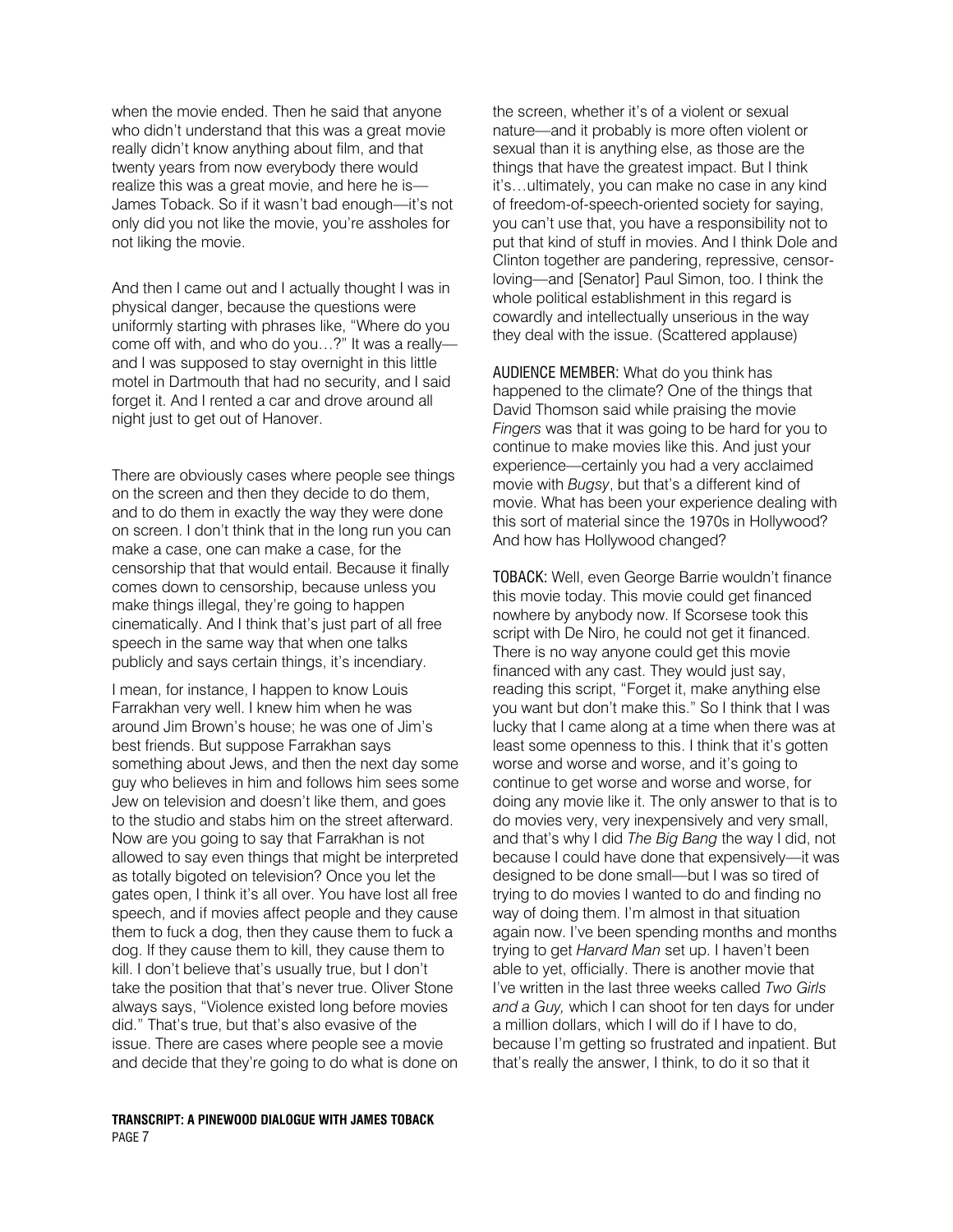isn't an economic burden. Although even at a low budget, people don't want to finance movies that are strange, because they still say, "Well, we have to distribute it," and to distribute a movie now and you make any real money, the cost is big.

AUDIENCE MEMBER: First of all, I thought the movie seemed relatively tame compared to what I've seen on screen. But you mentioned the scene that had been taken out. Had that been shot already?

TOBACK: No. Just—I took it out of the script. By the way, tame in terms of graphic violence and sex, absolutely. It's not tame emotionally and that's what bothered people, I think. Because if you portray violence or sex in a way that is not real at all, which is what is usually the case—I mean in these sort of big movies you see people beheaded, you see veins pulsating. But you do not hear somebody talking about the texture of somebody's pussy, and you hear a use of a word, but the psychology of that stuff…or a father is saying to his son, "What are you trying to do, stick your prick up my ass?" When things approach emotional seriousness, they are far less digestible to people financing movies when there's some distance from them.

AUDIENCE MEMBER: The question I had is, how many scenes had you shot or trimmed in order to get…?

TOBACK: Nothing. Every set-up is on the screen. We shot the movie in nineteen days, and every set-up is on the screen. I did a lot of tight editing at the last minute in order not to waste any time, and every set-up is on the screen, and the editing process was really one of just trimming and choosing takes.

SCHWARTZ: Was every scene shot as written? I mean, this is your first film as a director, and it feels to the viewer that it might have improvisation.

TOBACK: There's not a syllable that was not written. It's totally unimprovised. The only variety from take to take was in performance, but not in language. When you want to do a movie in nineteen days like this, you really have to get it down so tight, and it was very rigorously rehearsed with Mike Chapman as the cameraman, very carefully staged so we really knew exactly what we were going to do. Because it was winter, we had short days, and it was nineteen days and we were shooting all over

TRANSCRIPT: A PINEWOOD DIALOGUE WITH JAMES TOBACK PAGE 8

the city. So—and a lot of very raw stuff and a lot of actors who were not really professionals. Several people were doing this as their first movie. So really, we had to be very well prepared.

AUDIENCE MEMBER: What was your personal impetus to creating this film? The other half of that is what did you want people to experience, and why?

TOBACK: Well, I think it was…I start always with a character, a central character who interests me, and I'm saying what does he do? Okay, this guy is a frustrated concert pianist and he works for his father, who's a Shylock and bookmaker, and his two parents are coming from a different world. So that was a kind of premise. What does his life revolve around? It revolves around music and a desire to find out who he is sexually, and a provocation of death, a kind of interest in dangerous situations. So I start making certain drawing certain inferences about a character as if he really exists without my having created him. And the more I ask questions about what he would like and what he would do and what he would be interested in, the film starts to take shape.

After the fact, I can say that all of my movies are dealing with characters who are sexually obsessed, romantically obsessed, have a nose for tension and danger and physical violence, and who are on some kind of quasi-suicidal course. But it isn't that I consciously—that I set out to do that. It's just, after making movie after movie that deals with that, I have to admit that that must be what I'm looking to convey.

AUDIENCE MEMBER: Is the movie cathartic to do and see? It is negative in a moral sense, but personally is it cathartic?

TOBACK: Yeah, absolutely, and in fact I get very depressed by movies that have happy endings and that appear to be giving some kind of hopeful message, because, after all, it's very easy for the people on the screen to tell you that. They're usually doing much better than you are in life, and I get rather nauseous at these kind of jingoistic—and I don't just mean that nationalistically, I mean emotionally jingoistic movies that sort of say, everything's going to be okay, just hang in there, keep your dreams, keep plugging—and suck my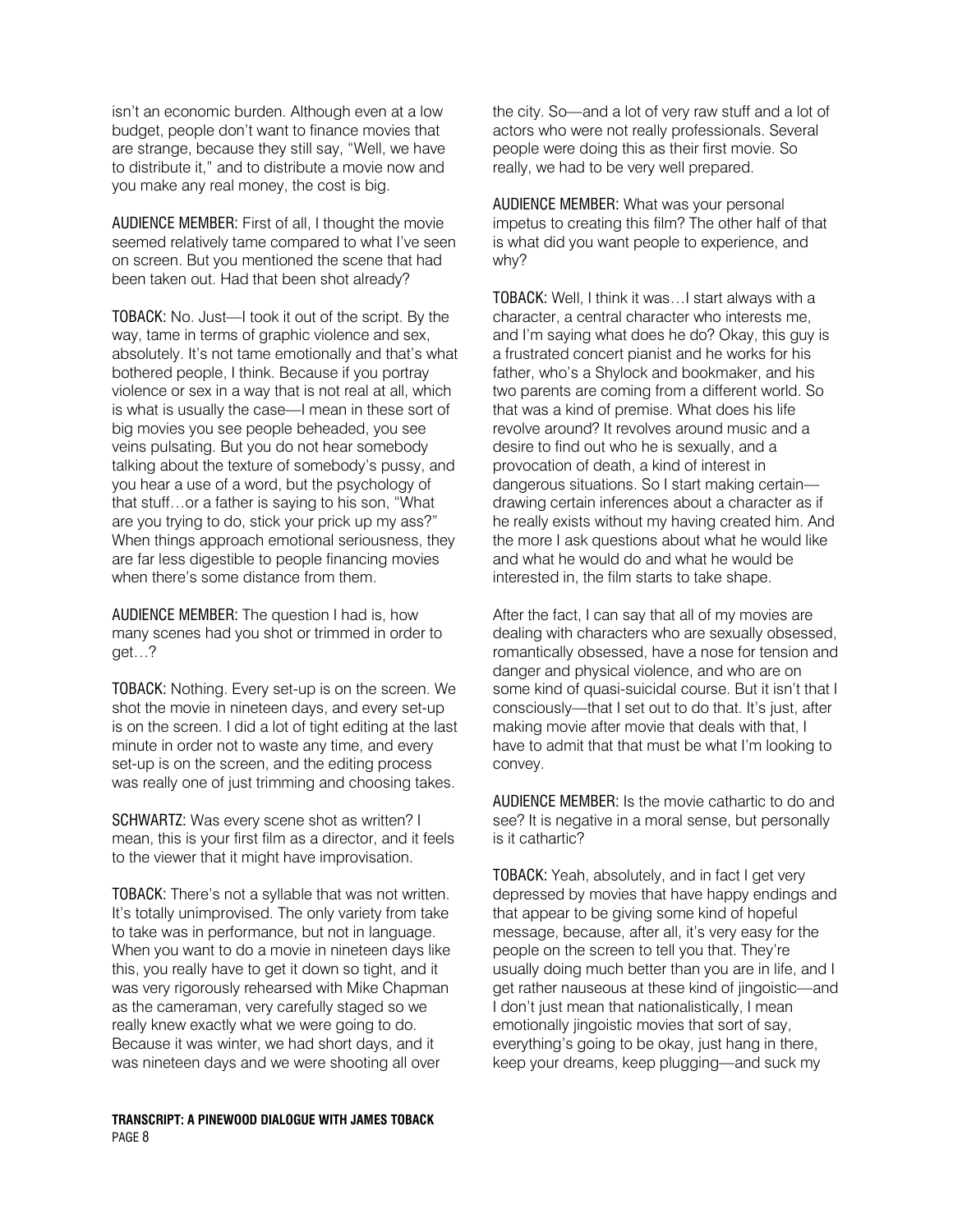dick. (Laughter) I just get sick at movies like that, from the time I was a little kid.

And movies that sort of said that things are not all right, and they're not going to be all right, and life is unnerving and disquieting and ultimately tragic then I felt I was being told the truth, because in fact the fundamental reality for all of us is we're either going to die suddenly and shockingly when we don't expect to, or we're going to die a rather painful and miserable and debilitating and humiliating death. One or the other. And so is everybody else that we care about, so what kind of cheery news is that? And it's not as if all movies are telling us that all the time. Most of the movies are lying to us and pretending that that isn't true. So I think in a way they cheat you and they make you feeble and less able to handle that stuff. And to me, a moral movie is the movie that gives you some kind of strength to deal with the adversity of life in a honest way, and not to feed you some kind of pabulum that you pay eight dollars to get, and they get enriched, and you go off and continue to suffer.

AUDIENCE MEMBER: The Gambler was a terrific film I really enjoyed very much. I was wondering why the studio never released the soundtrack. There's beautiful music in that movie.

TOBACK: I'll tell you why: for the same reason that they never promoted the movie properly. Frank Yablans—this is part of studio politics with a lot of movies that have come out—was the head of Paramount when the movie was given the go and when it was shot, and he was a hundred percent behind the movie and was making it the big movie for Paramount. He was fired the day before the movie opened and Barry Diller, who later became a friend of mine and I like very much, did what all studio heads do when they come in: they dump on the previous guy's pet projects. It's just—unless the movie's going to be such an obvious hit that it's suicidal not to and self-spiteful not to push it, always you see the rug pulled out from under it, and overnight they cancelled about twenty percent of the theaters, the marketing budget was cut in half, and all the things that ordinarily would've been done weren't done. The movie was just absolutely sabotaged. And the irony is, as I say, that I later became very friendly with Diller, and it wasn't that it was anything personal, it was just that that is what a new guy coming in always does to the movies of his predecessor.

SCHWARTZ: I want to make that sure we talk about Vicky a little bit before we end. I just want to ask you… And this is the script that's published in the issue of Scenario and really an amazing script that I guess you started even before Fingers came out. Could you just explain briefly what that is and the story?

TOBACK: Well, Victoria Woodhull, who is, I think, about as fascinating a woman has lived in America since its inception, was a spiritualist, feminist, freelover, journalist, stockbroker, ran for president—a general wild woman who anticipated practically all notions of the women's movement in the nineteenth century, and lived a bizarre and colorful and exciting life that touched all these aspects of American life. And the self-same Brut Pictures, George Barrie of Fabergé, thought that this would make a very good movie and probably a perfume tie-in as well. (Laughter) So George had been a real…George had loved The Gambler, and he came to me and said, "Do you want to write this movie? You're not an obvious candidate for it, but I really liked your script for The Gambler, and if you could write me that kind of script that's as good for Vicky, we'll make the movie." So I said, "Sounded good," and I did. And I finished and he said, "Now who do you want to have direct it?" And I said, "I want to direct it." And that was out of the question. It was a very expensive movie, six million dollars, which in those days was about thirty now.

Anyway, "So, well, let's get an actress first." So I went to Faye Dunaway and Faye, whom I knew, and Faye loved it and was ready and eager, and then she and I decided jointly to go to George Cukor. And George was very much interested and intrigued, and everything was ready and we all got along well. We're going to go ahead and then what happened was, The Blue Bird opened. I don't know if any of you saw that, from Maurice Maeterlinck's play. And it was not only lambasted, it was cruelly and viciously slaughtered by the very people who had always supported George Cukor. In particular, Vincent Canby, the legendary Vincent Canby who had been a big, big fan of Cukor's, in effect said in his review, "This is a senile, helpless, pathetic hasbeen who can no longer make a movie." And George Barrie said to me and to Faye, "I'm sorry. I